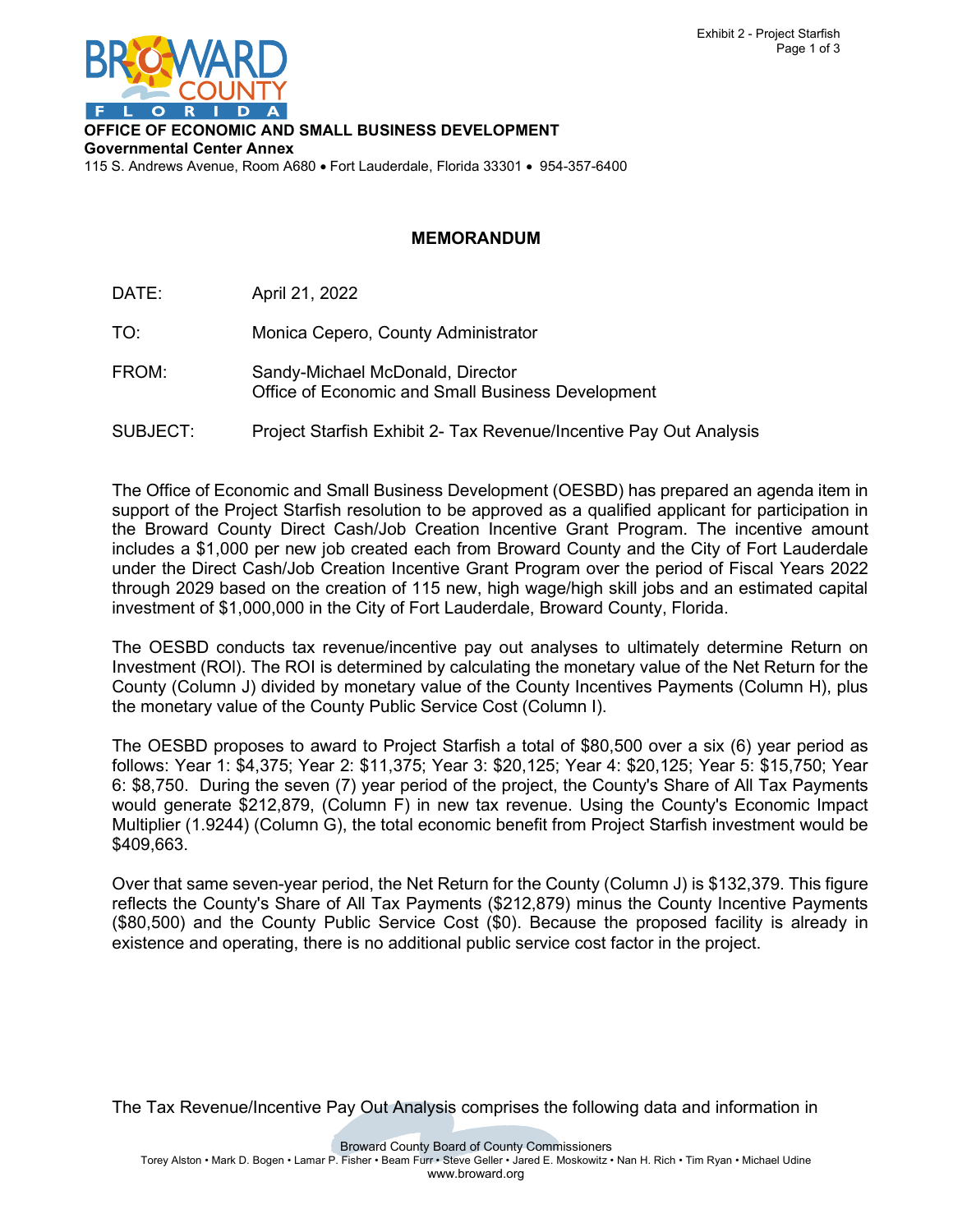spreadsheet form (see spreadsheet). The following are the descriptive headings included on this spreadsheet:

- Column A/Year: The term of the project
- Column B/Sales Tax: The projected amount of future sales tax by year
- Column C/County's Share of Sales Tax Payments (Reference Local Government Half-Cent Sales Tax Table). Source: Florida Department of Revenue's Office of Tax Research
- Column D/Ad Valorem and Personal Property Taxes (Reference FY22 [2021 Final] Millage Rate
- Chart, Broward County Property Appraiser
- Column E/County's Share of Ad Valorem Taxes (Reference FY22 [2021 Final] Millage Rate Chart),
- Estimate provided by the Broward County Property Appraiser
- Column F/County's Share of All Tax Payments: Reflects the sum of Column E plus Column C
- Column G/Economic Impact 1.9244 Multiplier. Source: Florida Department of Revenue
- Column H/County Incentive Payments: Proposed amount of local financial support from **County**
- Column I/County Public Service Cost (Reference OESBD Municipal Service Costs Chart)
- Column J/Net Return for the County: (Difference between Column F (County's Share of All Tax Payments), and Column H (County Incentive Payment) and Column I (County Public Service Cost
- Column K/Cumulative Net Return for the County
- Column L/Net Present Value of Net Return

The analysis indicates that the anticipated return on investment generated from the project is 164.45%. Approval is recommended based on the creation of 115 direct new, high wage/high skill jobs and an estimated capital investment of \$1,000,000.